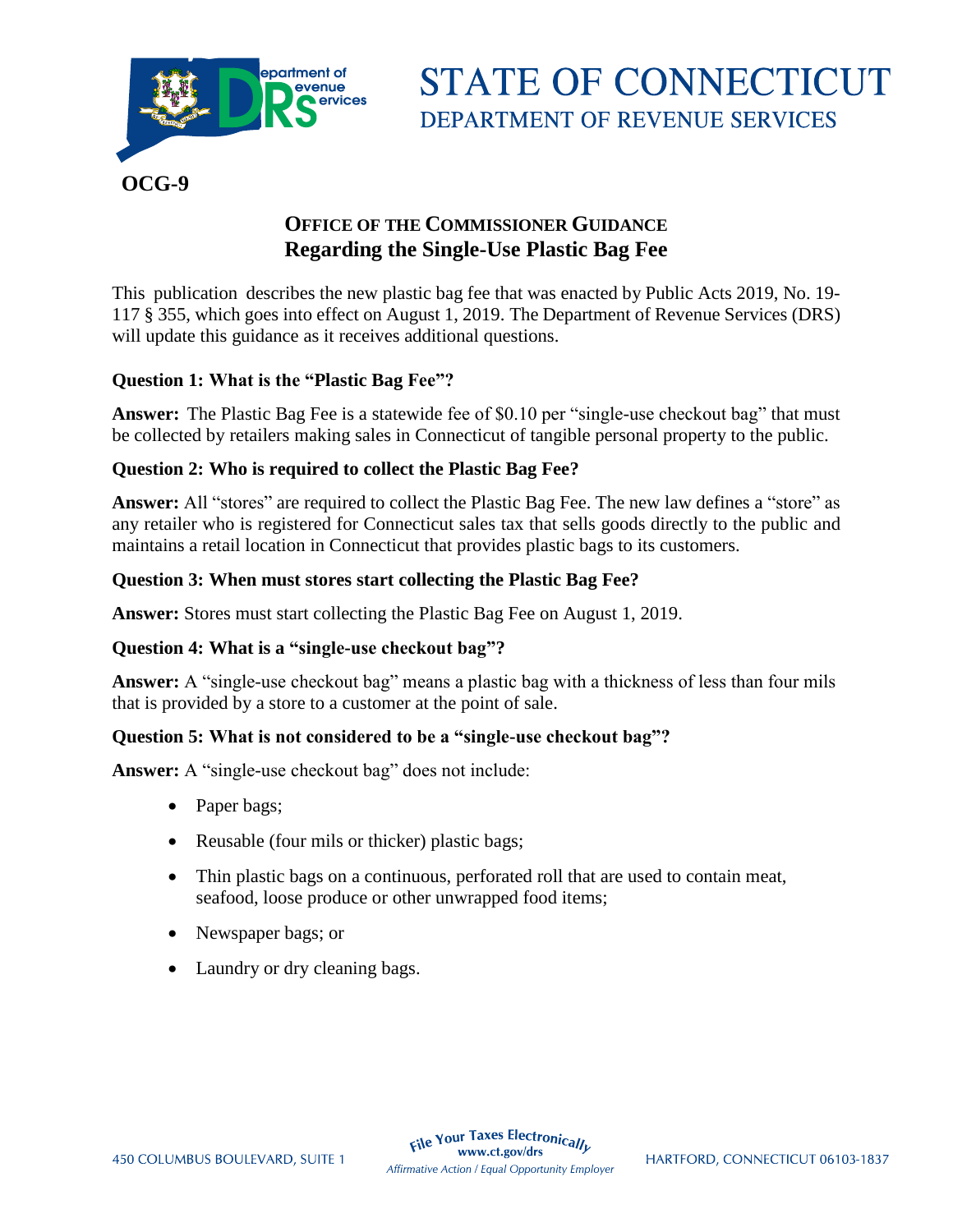## **Question 6: What if stores already charge a fee for their bags?**

**Answer:** If a store charges its own fee for a plastic bag, the store's fee would have to be in addition to the state Plastic Bag Fee. Any store charges for a bag are subject to sales tax.

## **Question 7: What if a store uses donated plastic bags?**

**Answer:** The imposition of the Plastic Bag Fee is based on the provision of a plastic bag to a customer, not on a store's purchase of plastic bags. As a result, even the use of donated bags would be subject to the Plastic Bag Fee if the donated bags are provided to customers as part of a sales transaction.

#### **Question 8: Are plastic bags provided by restaurants for take-out meals or to contain leftover meals being taken with customers considered single-use plastic checkout bags?**

**Answer:** Yes. Restaurants must collect the Plastic Bag Fee on each single-use plastic checkout bag that is provided to customers to take meals off the premises.

## **Question 9: What if a store uses plastic bags for reasons other than sales transactions?**

**Answer:** The Plastic Bag Fee does not need to be collected if there is no sale to a customer. As a result, plastic bags used by a store for other purposes, such as providing promotional materials or offering free items unrelated to a sales transaction, are not subject to the Plastic Bag Fee.

#### **Question 10: What must a store include on the transaction receipts it provides to customers?**

**Answer:** The store must indicate the number of single-use plastic checkout bags provided and the total amount of the fee charged on any transaction receipt provided to a customer.

## **Question 11: Is the Plastic Bag Fee included in gross receipts for purposes of the sales tax?**

**Answer:** No. Sales tax is not imposed on the single-use plastic checkout bag fee. However, any municipal charges for bags are subject to sales tax. See **Question 13**, below.

#### **Question 12: How does a store report the single-use plastic checkout bag fees it collected?**

**Answer:** Each store must report all Plastic Bag Fees it collects to DRS with its sales tax return under Conn. Gen. Stat. § 12-414, and remit such fees at the same time and in the same form and manner required under that section.

#### **Question 13: May municipalities pass their own ordinances regarding checkout bags?**

**Answer:** Yes. Municipalities may enact or enforce an ordinance concerning single-use plastic checkout bags, provided the ordinance is as restrictive or more restrictive as the state legislation.

In addition, municipalities may enact or enforce an ordinance concerning paper checkout bags, including, but not limited to, enabling each store to charge a fee for any such bag distributed to a customer.

Any municipal charges for a bag are subject to sales tax. If a municipality were to charge its own plastic bag fee, it would be in addition to the state plastic bag fee.